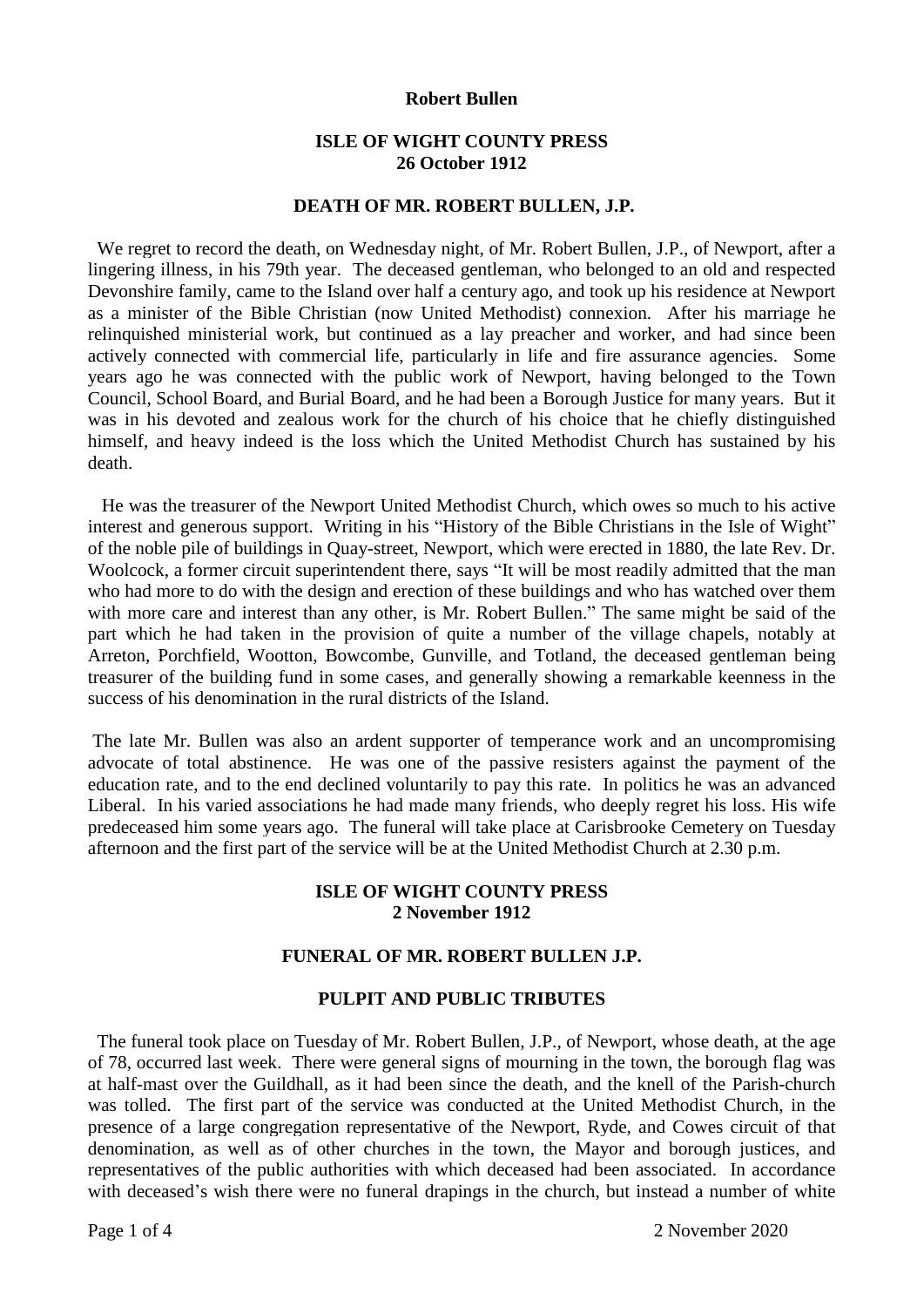chrysanthemums were placed round the rostrum. Before the arrival of the cortege Mr. Reginald S. Davey (organist) played "O rest in the Lord". The cortege was met at the church by the circuit ministers, the Revs. D. Watkins (superintendent), R. J. Harris (Ryde), J. Hodgson (Cowes), and J. W. Kitching (Totland), with the Rev. E. C. Bartlett (chairman of the Portsmouth district). The principal mourners were Messrs. Robert and Frank Bullen (Lifton, Devon), and Mr. Harry Bullen (Ivybridge, Devon), nephews of deceased, the Rev. W. R. K. Baulkwill (governor of Shebbear College, Devon) and Mr. C. R. H. Harvey (executors), Mr. W. J. Bailey, jun. (Solicitor), Dr. J. B. McKay, and Mr. C. Morris. A trustee from each of the churches of which the deceased was treasurer acted as pallbearer, viz., Messrs. F. Midlane (Newport), G. H. Callaway (Wootton), F. Moore (Arreton), D. Holbrook (Porchfield), A. James (Gunville), and F. Young (Totland Bay). There were also present the Mayor (Mr. J. C. Millgate), Messrs. F. Templeman Mew, J.P. (ex-Mayor), Francis Pittis, J.P., Robert Pinnock, J.P., James Thomas, J.P., R. Bird Cheverton, J.P., George B. Purkis, J.P., W. J. Whittington, J.P., Edward Morris, J.P., Harry Shepard, J.P., F. E. Whitcher, T.C. (Deputy Mayor), and James Eldridge (Clerk to the Justices). The Burial Board of which deceased was a member, was represented by Ald. R. Bird Cheverton, J.P. (chairman), Ald. C. Webb, and Messrs. J. H. Linington and W. C. Black, with Mr. J. B. Alderslade (clerk), Mr. William Weeks (the late clerk) being also present.

 There were also at the service the Rev. J. H. and Mrs. Shilson, the Rev. S. Ainsworth (Primitive Methodist), the Rev. W. Rowe, Mr. W. J. Bailey, sen., Mr. And Mrs. Frank Fleming, Mr. A. Fleming, Miss Fleming (Marvel), Mrs. E. Morris and Miss Morris, Mr. and Mrs. H. U. Barton, Mr. H. Deacon, T.C., Mr. and Mrs. P. J. Croucher, Mr. S. Hollis, Mr. and Mrs. E. H. F. Payn, Mr. W. Wells, Mr. Leonard Jordan, C.C., Mr. W. Wells, Mr. Leonard Jordan, C.C., Mr. W. E. Butcher, Mr. C. H. Cave, Mr. A. H. North, Mr. D. J. Bartlett, Mrs. F. Midlane, Miss Bailey, Mrs. Arthur Kemp, Miss Greengrass, Mrs. A. Gill-Martin, Mrs. W. J. Bailey, jun., and Miss Bailey, Mr. W. H. Downer, Mr. G. W. Brown, Mr. R. Bennett, Mr. E. Matthews (East Cowes), Mr. H. Spencer (Cowes), Mr. H. Lowe, Mr. E. Willsteed (Cowes), Mr. C. Willsteed (Chillerton), Mr. E. J. Willsteed, Mr. W. J. Taylor (Freshwater), Mr. Cooper (Ventnor), Mr. R. Gray, Mr. T. Spanner, Mr. J. Way, Mr. S. E. Tomkins, Mr. C. D. Vibert, Mr. A. G. Harrison, Mr. J. K.Alderslade, Mr. T. Lee, Mr. Frank King, Mr. A. Dore-Kelynack, Mr. J .H. Flux, A.R.C.O., Mr. A. Cheek, Mr. A. W. Abraham, Mr. G. Guttridge, Mr. G. Morris (Pan), Mr. John Sheath, Mr. H. W. Lower, Mr. King, Mr. E. F. Wray, Mr. J. Wadham (Wootton), Mr. T. C. V. Shortland, Mr. Drudge, Mr. J. Rice, C.C., Mr. I. Hayward, Mr. W. H. Upward, Mr. B. Osborn, Mr. J. W. Marshall, Mr. E. J. Kemp, and others.

 Among those who were prevented from attending were the Vicar of Newport (the Rev. H. Edmund Sharpe) and Messrs. Robey F. Eldridge, J.P., R. Roach Pittis, J.P., James George, J.P., E. Chatfeild-Clarke, J.P., C.C. (who sent a letter of sympathy and regret), Mr. J. W. Stanley, J.P., and Mr. W. W. Odell.

 The hymn "Rock of Ages" having been sung, the Rev R. J. Harris offered prayer, the Rev. E. C.Bartlett read the 90th Psalm and the Rev. J. Hodgson the lesson, which was followed by the hymn "There is a land of pure delight".

 The Rev. D. Watkins said they had lost from their midst an honoured townsman, who for over 50 years had taken an honourable part in all the activities of the Island. The late Mr. Bullen came there as a Bible Christian minister, but circumstances precluded him from continuing in that much-loved service, so he settled down in business and very speedily secured the confidence of all classes of the community, as was demonstrated by the fact that they honoured him by election to some of the most responsible civic positions. It was a pleasure to remember his work on the old School Board and the Town Council, and the honourable service he had rendered to the State by becoming a member of the Bench and serving as a Justice of the Peace.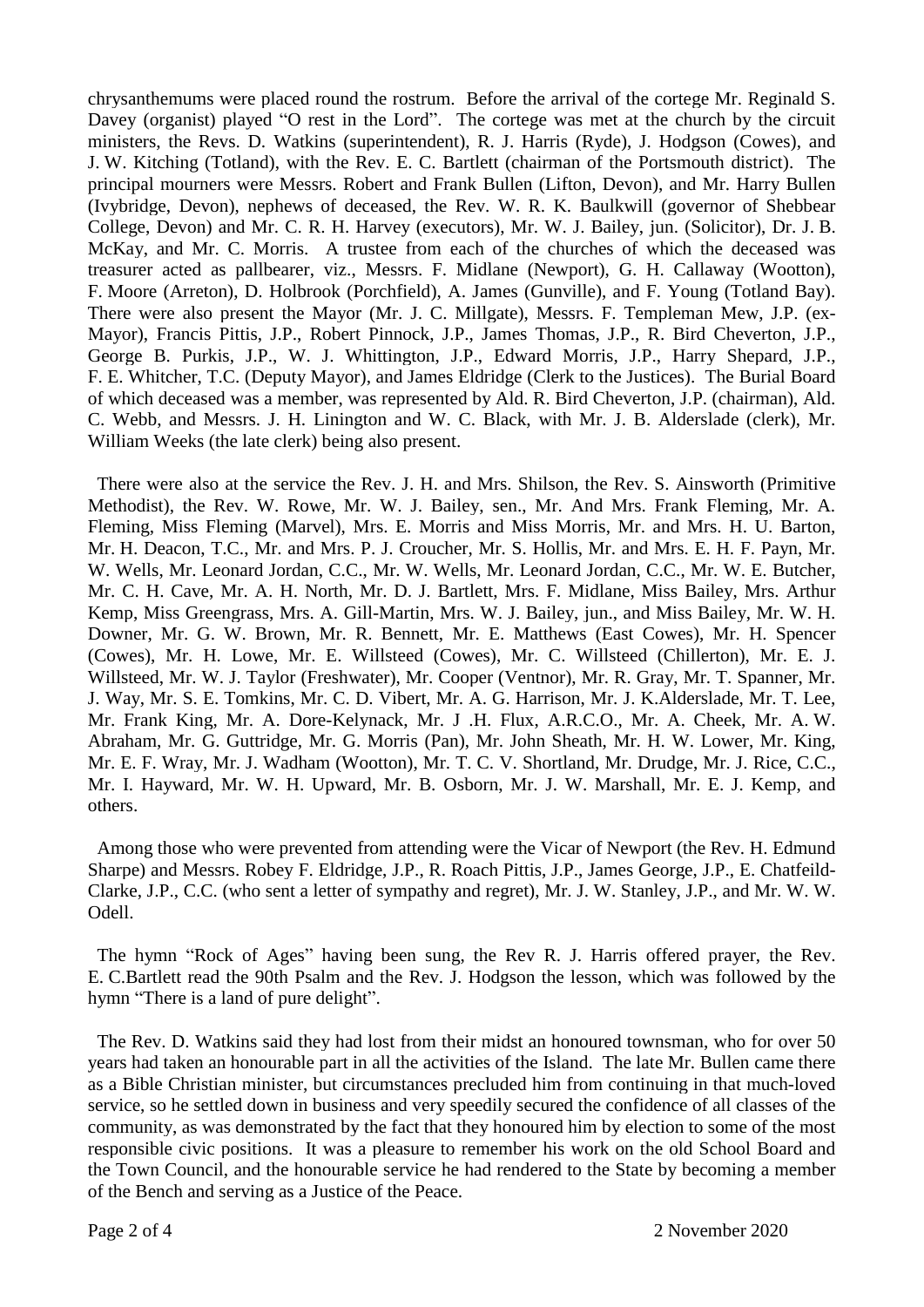From a political point of view he was a pronounced Liberal, who took a deep interest in all Imperial and social questions, but that which lay nearest to his heart was the great question of social reform, particularly the abolition of the curse of intemperance. His soul was particularly stirred as a Nonconformist when the Education Act of the late Government was passed. He felt acutely the disabilities of the Nonconformist teachers, and accordingly joined the Passive Resistance movement, never voluntarily paying that part of the rate used on behalf of sectarian teaching. Only an hour or so before his demise an officer of the Crown brought his summons for the education rate, but he was to appear before a greater tribune where the secrets of all hearts were disclosed.

 The distinguishing characteristic of Mr. Bullen was his religion; he was essentially a Christian believer, who had passed through that spiritual crisis called conversion, which awakened within him a great passion for God and humanity. That sacred fire never ceased to burn upon the altar of his heart. Coming under the influence of such powerful preachers as James Thorne, Cephas Barker, and other pioneers the Bible Christian Church, he vied with them in preaching the Gospel, and after relinquishing the ministry he became a lay preacher and conducted services in town and country alike, for the good of all the glory of his Maker.

 Realising the advantages of suitable church buildings, he used his influence and wealth in their erection. The church in which they were assembled was built largely through his initiative and influence, and if they wished to see his monument let them look around. The villages strongly appealed to him, and they founded substantial churches of that denomination at Arreton, Wootton, Porchfield, Gunville, and Totland Bay, chiefly through his instrumentality, and to the last he acted as their treasurer. The Sunday-school was a sphere in which he delighted to work and where he showed his personal influence in every possible way. Practically all the offices of that church had been laid at his feet simply because he had won them. The sacrifice of his life was seen in the church of his choice, and the fire that burned in his heart, as it was never lit with human hands, could never be extinguished by human adversity. He delighted to dwell among his people, and there were many - some in that building - who went to him with hearts heavy and in severe straits, and he invariably aided them, his Christian life and manly virtues and character being proved by exemplary acts which he incessantly performed.

 In the days of his painful illness he had no fear of death, and he never once thought of the wealth he had given and the sacrifice he had made for his church during 50 years. An historical phrase in the history of Methodism was that uttered by John Wesley, who said "Thank God our people die well". That was demonstrated by the late Mr. Bullen. After a life of sacrifice and noble devotion to the cause of God and humanity, he had passed to the life of the other world with a deep peace and joy that any one might envy. Those who were left behind realised the responsibility devolving upon them to maintain their cause; might they prove worthy of such noble examples of Christian integrity and holy ideals.

 The hymn "How blest the righteous" was followed by the Benediction, pronounced by the Rev. J. W. Kitching, and the organist then gave a very fine rendering of the "Dead march" in *Saul.* The interment was at Carisbrooke Cemetery where the Rev. W. R. K. Baulkwill impressively read the committal service in the presence of a large assemblage. The funeral arrangements were carried out by Messrs. H. and F. Damp.

## **BOROUGH MAGISTRATES' TRIBUTE**

 A resolution of sympathy and condolence with the relatives of the late Mr. R. Bullen was passed at a meeting of the Newport Borough Justices on Monday, when the Mayor (Mr. J. C. Millgate) presided, and there were also present Messrs. Francis Pittis, J. Thomas, R. Bird Cheverton,